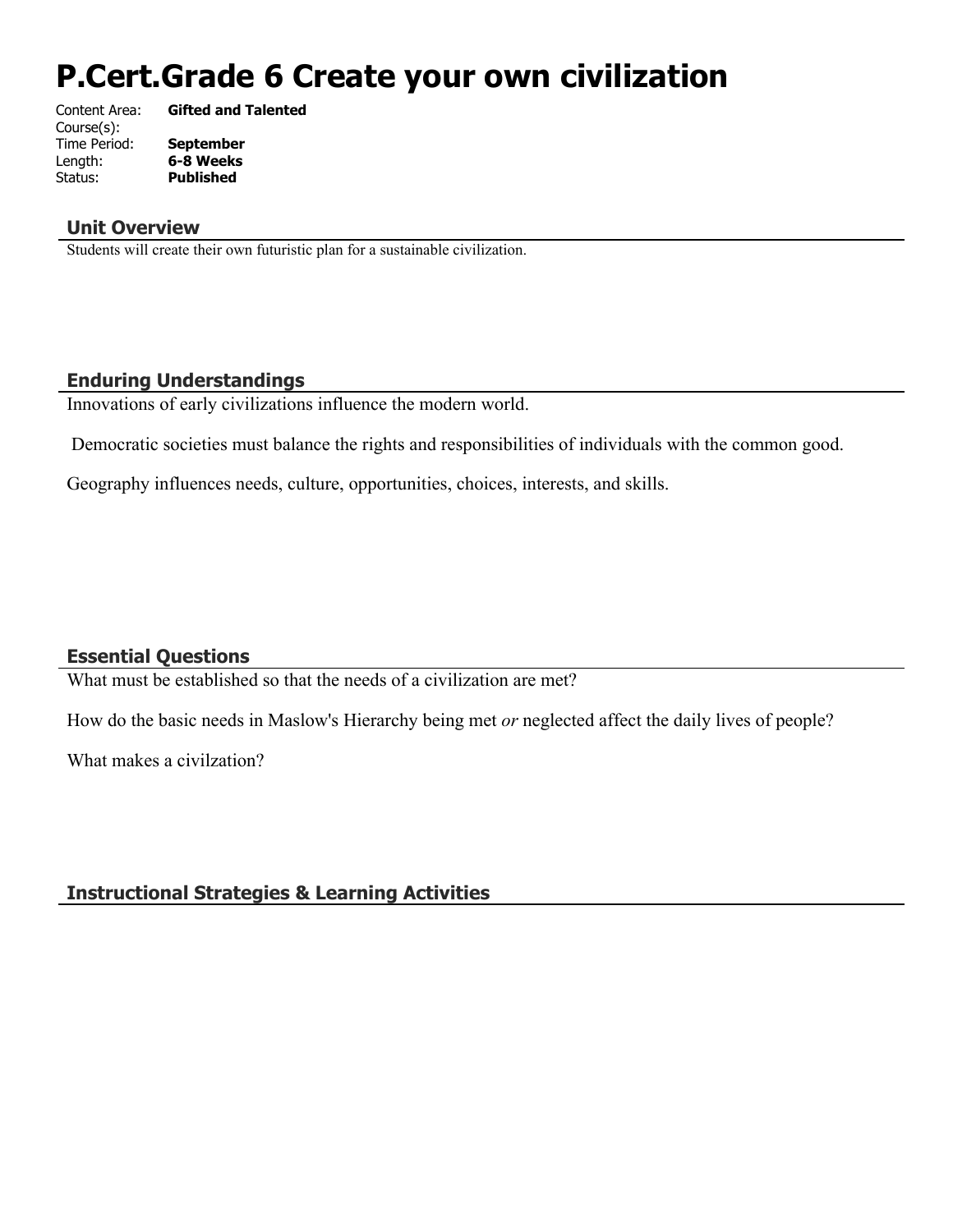

## **Maslow's Hierarchy of Needs**

Maslow (1943) stated that people are motivated to achieve certain needs. When one need is fulfilled a person seeks to fulfill the next one, and so on.

**During the course of this project you will build a civilization based on the Maslow's Hierarchy of Needs pyramid.** 

#### **Task 1: Physiological Needs; hunger and thirst**

In this task you will decide where your civilization will be placed. You must choose a location that will allow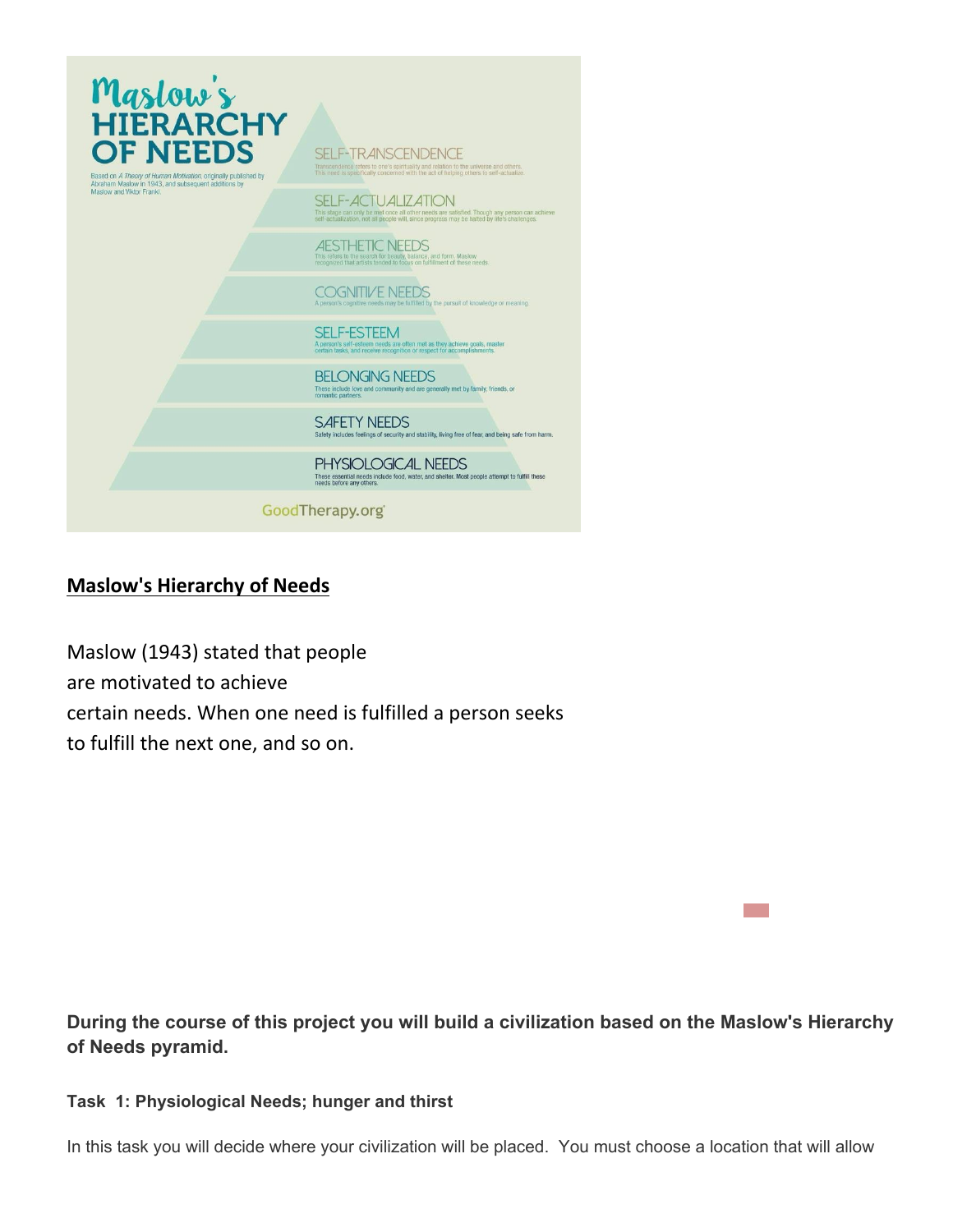your inhabitants' physiological needs of hunger and thirst to be met. This will be the way they will SURVIVE. How will they get water to drink? What water source will it come from? What will they eat? Who will do the hunting/farming/transporting?

#### **Task 2: Safety Needs; Security and Protection**

In this task you will decide what you will implement in your civilization to make your inhabitants feel safe and protected. What laws will you establish to ensure safety and security? What will the punishments for breaking those laws be? Will there be a way to positively reinforce the law abiding citizens? How will children be kept safe?

#### **Task 3: Social Needs; Sense of Belonging and love**

In Task 3 you will create environments where your inhabitants will feel a sense of belonging and love. What organizations will your civilization have? Schools? Places of Worship? Community meetings of some sort? Think about how one would feel a part of this civilization and what type of organization would facilitate that.

#### **Task 4: Ego/Esteem Needs; Self-esteem, recognition, status**

This task will focus on how the members of your civilization feel valuable and recognized. Here you will talk about their occupations and place in society. What jobs will be needed in this civilization? What can individuals do to feel good about themselves? Hobbies? Place in society?

During the course of this project you will build a civilization based on the Maslow's Hierarchy of Needs pyramid. Before we begin we'll look at some of history's civilizations; what components they all share, and how they differ from one another. We'll compare and contrast, then you'll begin creating your own civilization based on what you want to imitate from others in history and what your brilliant mind can come up with today! The civilization you create will already have an established and developed, modern-day location.

There will be 4 tasks involved in the project. Each of the tasks will be based on the first four levels of the Maslow's pyramid. The 5<sup>th</sup> level of the pyramid, self-actualization, will be our goal for the inhabitants of our civilization. Each task will have a product at its completion that will represent the system in place to meet that need.

At the end of the 4 tasks you will compile them all to create ONE large visual of your civilization using technology of your choice.

Students will read Weslandia by Paul Fleischman. Students will discuss Wesley's civilization and the environment he created.

Students will view a Powerpoint about Maslow's Hierarchy of Needs. A classroom discuss will follow.

Students will use the brainstorming sheet to generate ideas for their own civilization.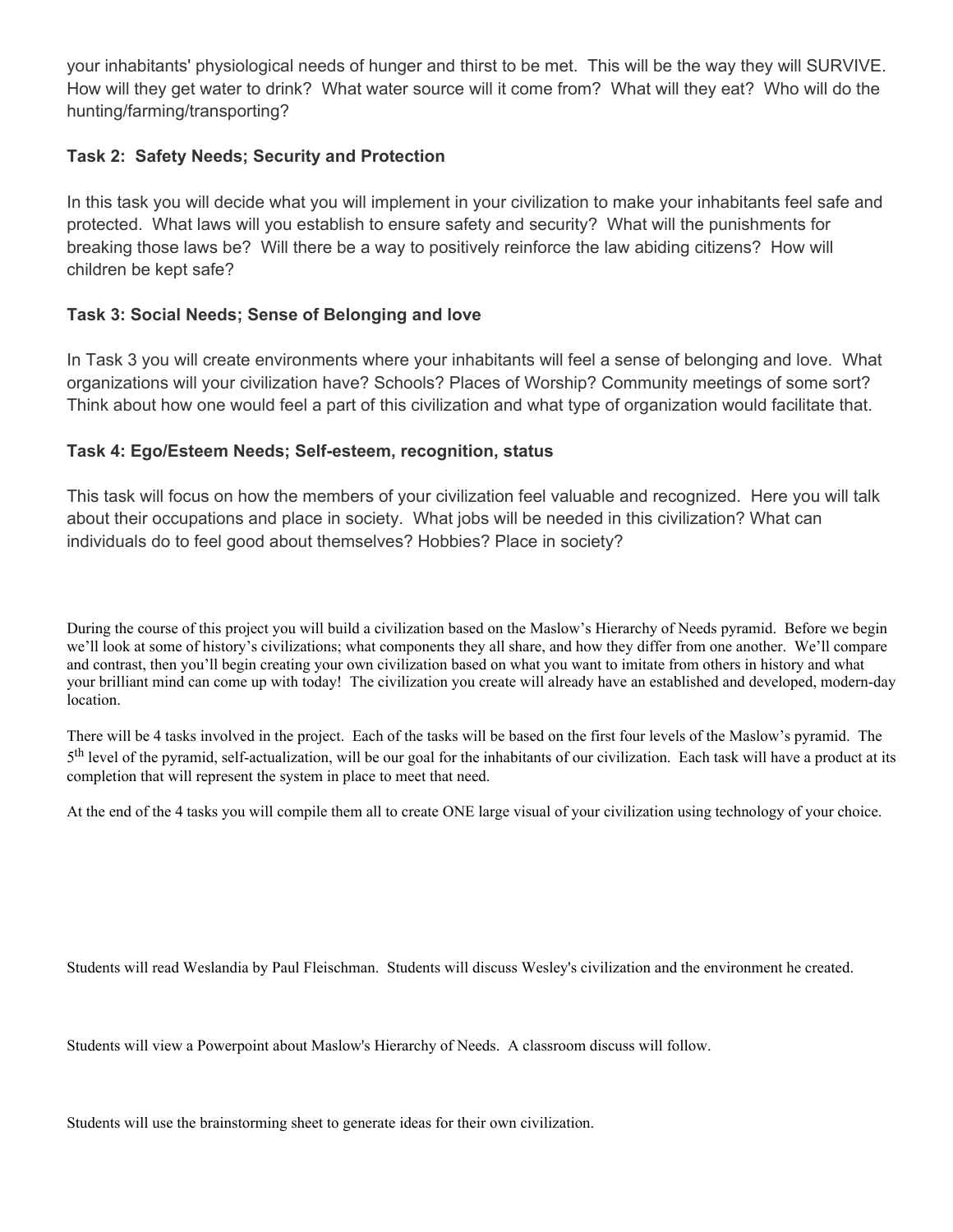Students will work in pairs to combine their unique ideas into one civilzation.

Students will use Prezi, Minecraft or another computer program to generate a visual of their civiilzation. They must follow the outline for the project, so they are sure to include of all of the hierarchacal needs required for a society to thrive.

Students will present their final projects.

## **Integration of 21st Century Themes and Skills**

| CRP.K-12.CRP5.1 | Career-ready individuals understand the interrelated nature of their actions and regularly<br>make decisions that positively impact and/or mitigate negative impact on other people,<br>organization, and the environment. They are aware of and utilize new technologies,<br>understandings, procedures, materials, and regulations affecting the nature of their work<br>as it relates to the impact on the social condition, the environment and the profitability of<br>the organization.                                                                                                                      |
|-----------------|--------------------------------------------------------------------------------------------------------------------------------------------------------------------------------------------------------------------------------------------------------------------------------------------------------------------------------------------------------------------------------------------------------------------------------------------------------------------------------------------------------------------------------------------------------------------------------------------------------------------|
| CRP.K-12.CRP6.1 | Career-ready individuals regularly think of ideas that solve problems in new and different<br>ways, and they contribute those ideas in a useful and productive manner to improve their<br>organization. They can consider unconventional ideas and suggestions as solutions to<br>issues, tasks or problems, and they discern which ideas and suggestions will add greatest<br>value. They seek new methods, practices, and ideas from a variety of sources and seek to<br>apply those ideas to their own workplace. They take action on their ideas and understand<br>how to bring innovation to an organization. |

## **Technology Integration**

Students will interact with the lessons using the Smartboard, document camera and chromebooks.

| TECH.8.1.5.A.CS1 | Understand and use technology systems                                                                                                                                                                                      |
|------------------|----------------------------------------------------------------------------------------------------------------------------------------------------------------------------------------------------------------------------|
| TECH.8.1.5       | Educational Technology: All students will use digital tools to access, manage, evaluate, and<br>synthesize information in order to solve problems individually and collaborate and to<br>create and communicate knowledge. |
| TECH.8.1.5.A.1   | Select and use the appropriate digital tools and resources to accomplish a variety of tasks<br>including solving problems.                                                                                                 |
| TECH.8.1.5.A.CS2 | Select and use applications effectively and productively.                                                                                                                                                                  |

# **Interdisciplinary Connections**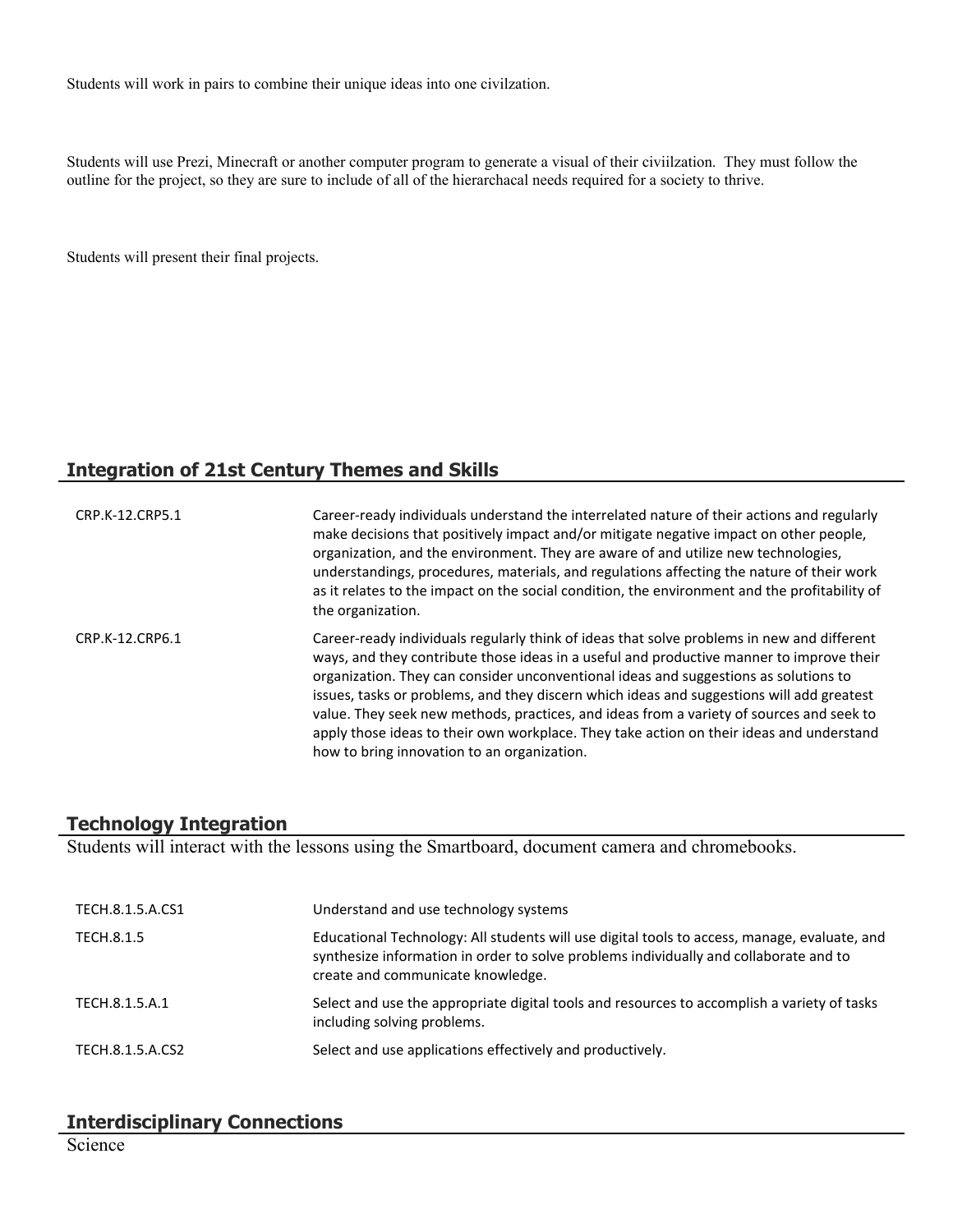Technology

Social Studies

## **Differentiation**

The entire project is differentiated in that students have complete product and process choice.

Students may requirie help to learn a new computer program/software.

## **Modifications & Accommodations**

Weekly check-in's to make sure they're including what needs to be in the project.

Assistance with computer program/software.

## **Formative Assessments**

Initial bainstorming sheet will be used as a formative assessment. See below.

Project checklist will be used to keep students organized and on track.

Weekly conferences with each partnership.

#### **Summative Assessments**

| <b>Style</b> | Makes excellent use   Makes good use of<br>of font, color,<br>graphics, effects, etc. effects, etc. to<br>Ito enhance the<br>bresentation. | font, color, graphics,<br>Ienhance to<br>presentation. | Makes use of font.<br>color, graphics,<br>effects, etc., but<br>occasionally these<br>Idetract from the<br>presentation content. | Doesn't make use of<br>font, color, graphics,<br>effects, etc. |
|--------------|--------------------------------------------------------------------------------------------------------------------------------------------|--------------------------------------------------------|----------------------------------------------------------------------------------------------------------------------------------|----------------------------------------------------------------|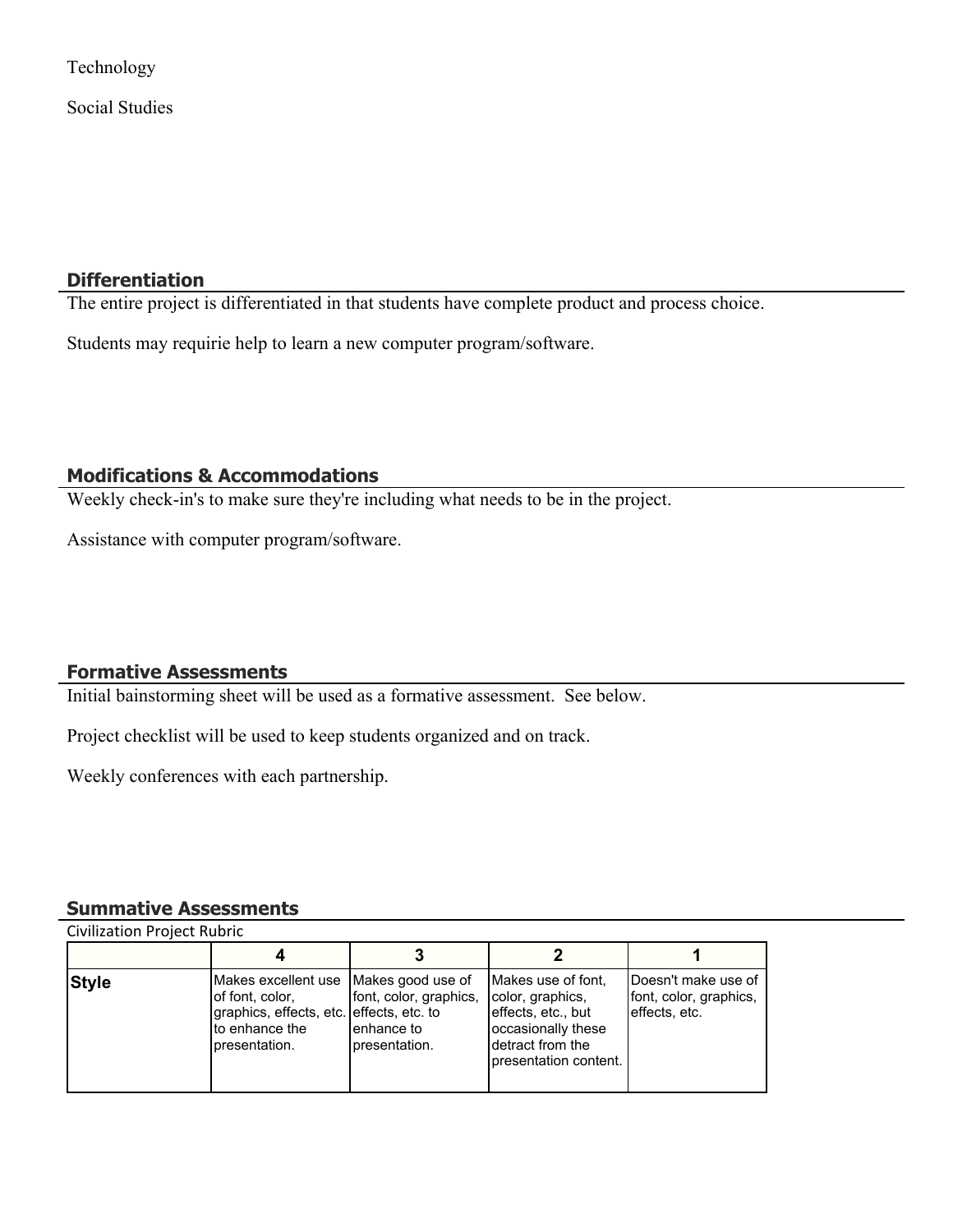| Organization                                       | Content is well<br>organized and flows<br>logically and<br>smoothly.                                                                          | Content is mostly<br>organized and flows<br>logically and<br>smoothly.? There<br>may be one flaw.                                 | There is an attempt<br>to organize content,<br>but it doesn't flow<br>logically or<br>smoothly.? There are<br>many flaws.                                               | There is no attempt<br>to organize content.?                                                                                       |
|----------------------------------------------------|-----------------------------------------------------------------------------------------------------------------------------------------------|-----------------------------------------------------------------------------------------------------------------------------------|-------------------------------------------------------------------------------------------------------------------------------------------------------------------------|------------------------------------------------------------------------------------------------------------------------------------|
| <b>Hierarchy of</b><br><b>Needs</b>                | All requirements are<br>met and exceeded.<br>Presentation clearly<br>explains how the<br>hierarchy of needs is<br>met in the<br>civilization. | Most requirements<br>are met.<br>Presentation<br>explains how most of<br>the hierarchy of<br>needs is met in the<br>civilization. | Some requirements<br>were not completely<br>met. Presentation<br>doesn't explain how<br>many of the<br>hierarchy of needs is<br>met in the<br>civilization.             | Requirements were<br>not met.?<br>Presentation does<br>not explain how the<br>hierarchy of needs is<br>met in the<br>civilization. |
| <b>Originality</b>                                 | Product shows a<br>large amount of<br>original thought.<br>Ideas are creative<br>and inventive.                                               | Product shows some<br>original thought.<br>Work shows new<br>ideas and insights.                                                  | There is little<br>evidence of original<br>or inventive thinking.                                                                                                       | No evidence of<br>original or inventive<br>thinking.?                                                                              |
| Graphics,<br><b>Sounds and</b><br><b>Animation</b> | The graphics,<br>sounds and/or<br>animation assist in<br>presenting an overall<br>theme and enhance<br>understanding of the<br>content.       | The graphics,<br>soundsand/ or<br>animation assist the<br>audience in<br>understanding the<br>content.                            | The graphics,<br>sounds and/or<br>animation do not<br>assist the audience<br>in understanding the<br>content, or are<br>distracting and<br>detract from the<br>content. | The graphics,<br>sounds, and/or<br>animations are<br>unrelated to the<br>content.                                                  |
| Use of class<br>time                               | Used time well<br>during each class<br>period.? Focused on<br>getting the project<br>done.                                                    | Used time well<br>during each class<br>period. Usually<br>focused on getting<br>the project done.                                 | There was some<br>focus on getting the<br>project done during<br>class time, but more<br>was needed.                                                                    | Did not use class<br>time to focus on<br>project.                                                                                  |

Name:\_\_\_\_\_\_\_\_\_\_\_\_\_\_\_\_\_\_\_\_\_\_\_\_\_\_\_\_\_\_\_\_????????????? ????????????? ????????????? Grade:\_\_\_\_\_\_\_\_\_\_\_\_\_\_\_

# **Instructional Materials**

Computer access

Westlandia book

Powerpoint presentation